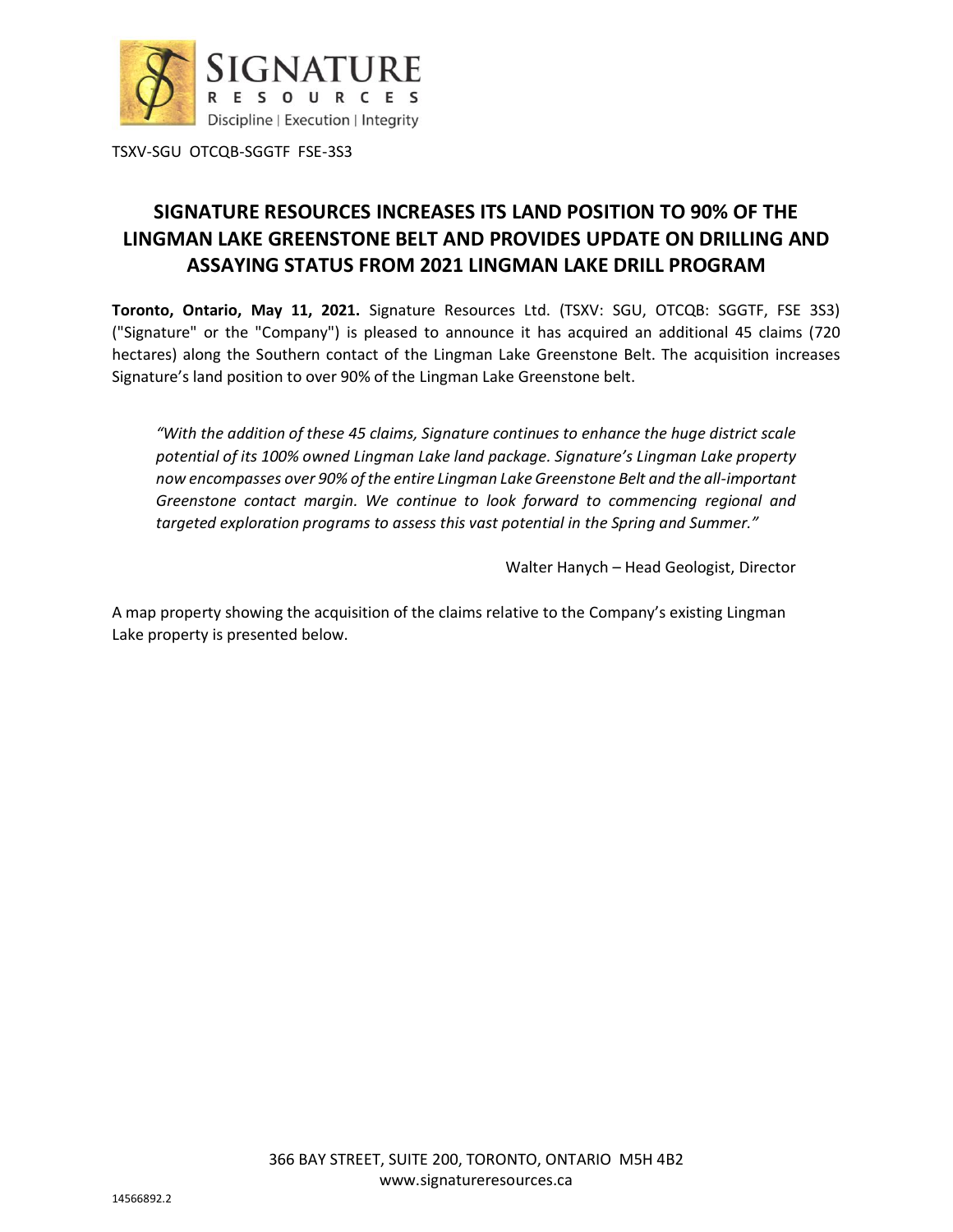



# **Terms of Acquisition**

Pursuant to the terms of the asset purchase agreement to acquire the additional 45 claims (the "Agreement"), Signature shall pay the vendor \$8,000 in cash and issue the vendor 200,000 common shares in the capital of the Company at a deemed issue price of \$0.20 per common share. The Agreement remains subject to final approval by the TSX Venture Exchange.

# **Project Update**

The previously announced 2021 drilling campaign being conducted at the Lingman Lake property is over 50% drilled and advancing towards completion rapidly. Signature has delivered its first two assay sample batches to the lab in April and is shipping a third early this week. These samples represent approximately the first 40% of the drilling targeting the first 200 metres of strike to the West of the diabase dike feature. Signature is excited about the data these results will provide with respect to significantly extending the scale of the known mineralization to the west. All the assay results from the first three batches of drilling are expected to be received mid to late this month.

A map property showing the 2021 drill campaign relative to the zones west of the dike is presented below.

> 366 BAY STREET, SUITE 200, TORONTO, ONTARIO M5H 4B2 www.signatureresources.ca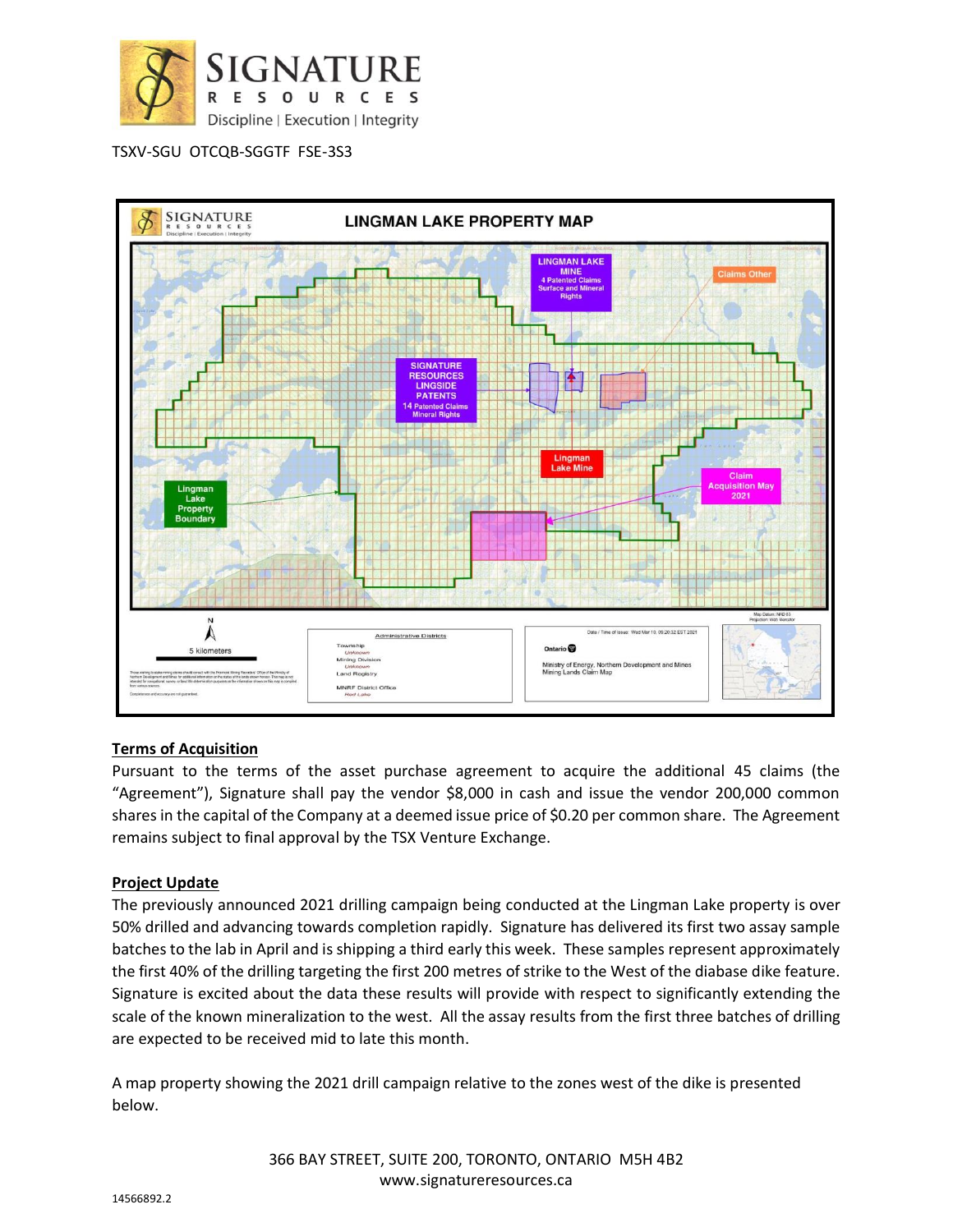



## **About Signature**

The Lingman Lake gold property consists of 1,434 staked claims, four free hold full patented claims and 14 mineral rights patented claims totaling approximately 27,113 hectares. The property hosts an historical estimate of 234,684 oz of gold\* (1,063,904 tonnes grading 6.86 g/t with 2.73 gpt cut-off) and includes what has historically been referred to as the Lingman Lake Gold Mine, an underground substructure consisting of a 126.5-meter shaft, and 3-levels at 46-meters, 84-meters and 122-meters depths.

\*This historical resource estimate is based on prior data and reports obtained and prepared by previous operators, and information provided by governmental authorities. A Qualified Person has not done sufficient work to verify the classification of the mineral resource estimates in accordance with current CIM categories. The Company is not treating the historical estimate as a current NI 43-101 mineral resource estimate. Establishing a current mineral resource estimate on the Lingman Lake deposit will require further evaluation, which the Company and its consultants intend to complete in due course. Additional information regarding historical resource estimates is available in the technical report entitled,